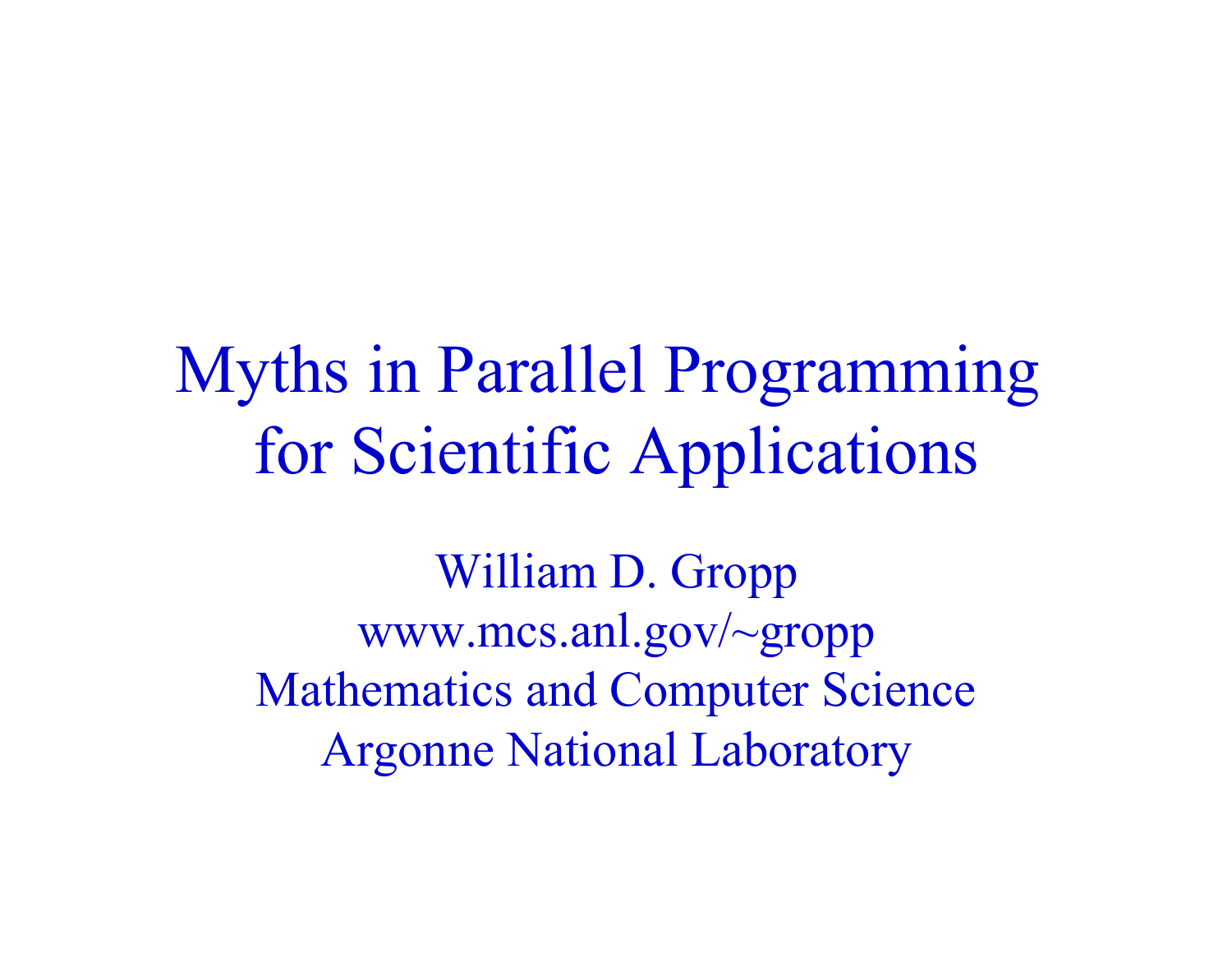#### Some Popular Myths

- Parallel Programming is Hard
	- Harder than what?
	- Have you tried to keep your laptop up?
- Shared-Memory will save the day
	- Correctness of programs?
	- Why have SMP OSes been so troublesome?
- New Programming Languages are Needed
	- Where will the applications come from?
	- Why is this true? (Is Java a new language or a dialect of C/C++?)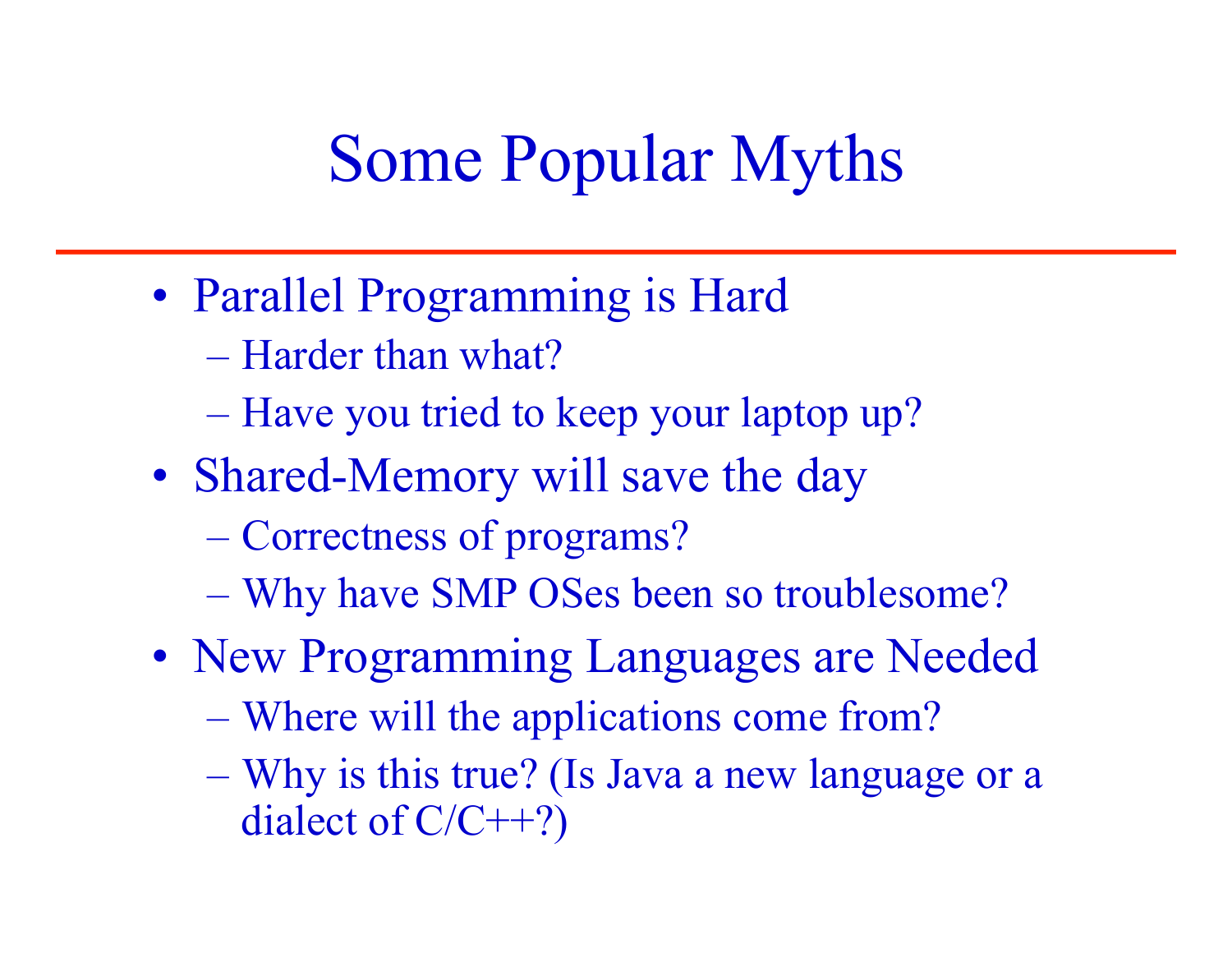### Why are These Myths Popular?

- Myths are fun to repeat
	- That's how they become myths
- Myths fill a need
	- To explain the unknown
	- Particularly capricious and painful events
- Myths reflect a view of reality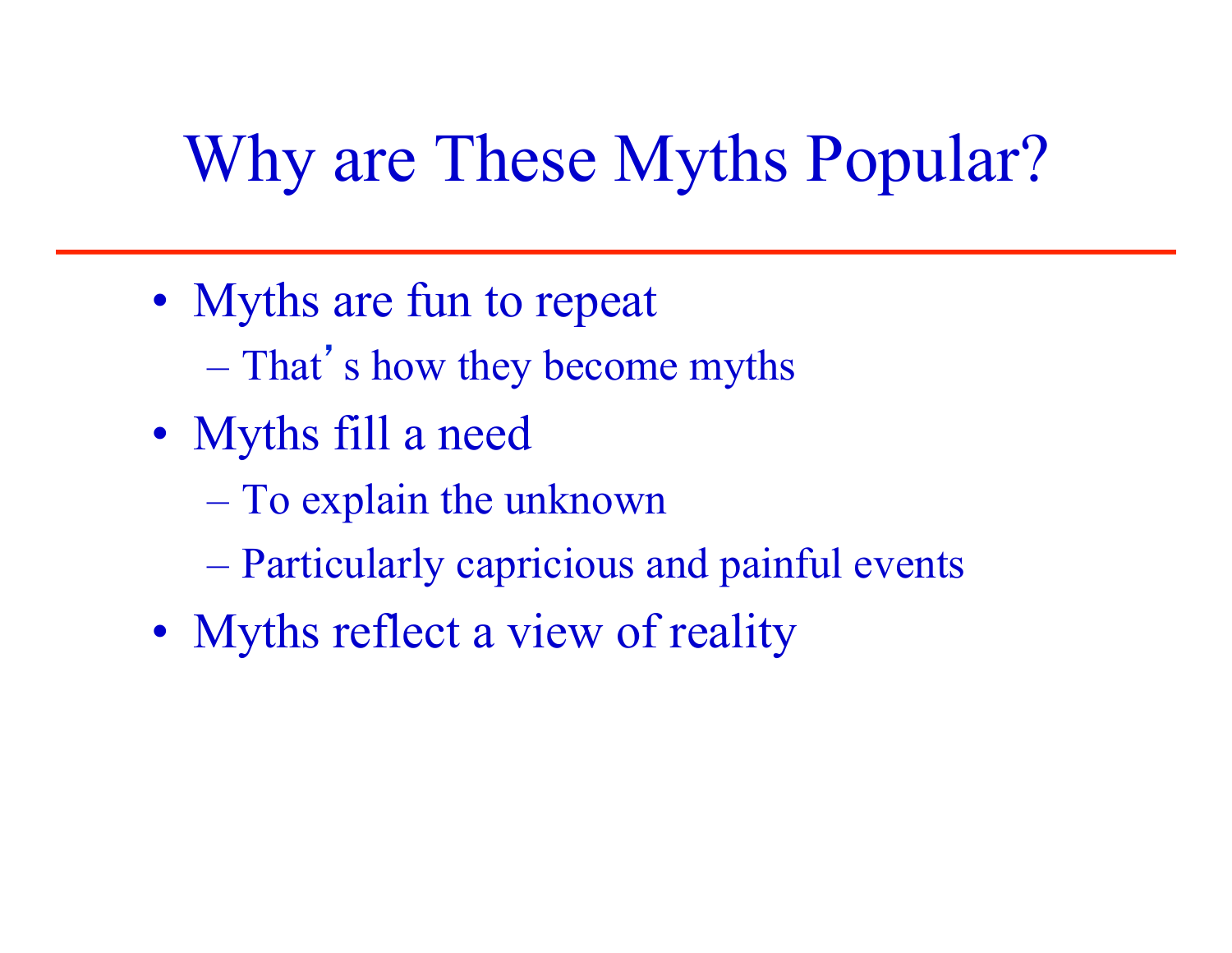## Myth: Parallel Programming is Hard

- Reality:
	- Programming for performance is hard
	- Programming for correctness is hard
- Many parallel computers achieve a low fraction of peak performance

– Inference: Parallel programming is hard

• Why is programming for performance hard, and how does it relate to parallel computing?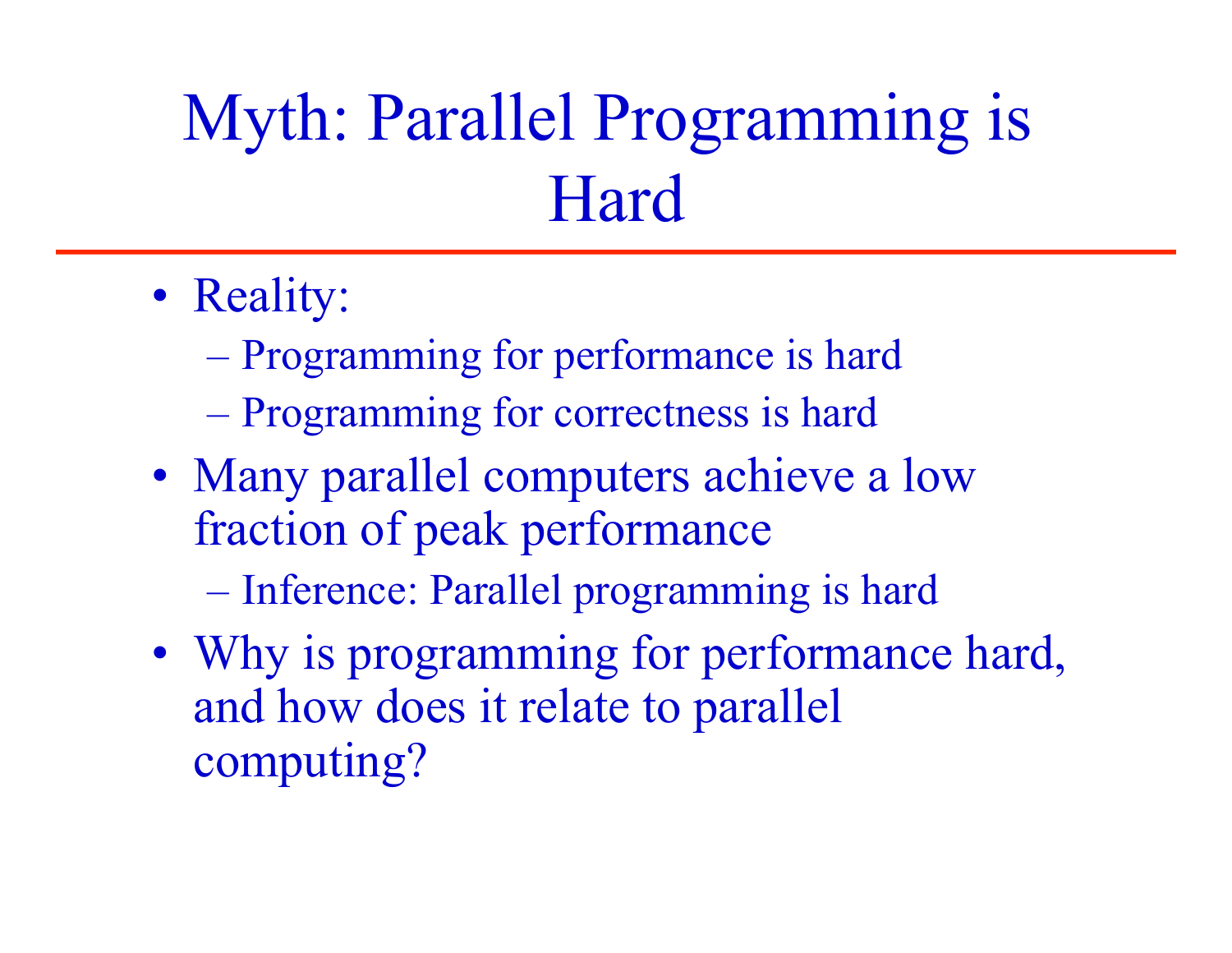### Choosing the Correct Metric

- Classically, numerical analysts have counted floating point operations
	- Flops used to be expensive
	- Goal for algorithms is O(n) work (defined as floating point operations) on O(n) data
		- But this does not reflect actual computational effort
- True costs are now more often related to memory loads/stores
	- $-$  BLAS3 advantage over BLAS1,2 is  $n^3$ operations with n2 load/stores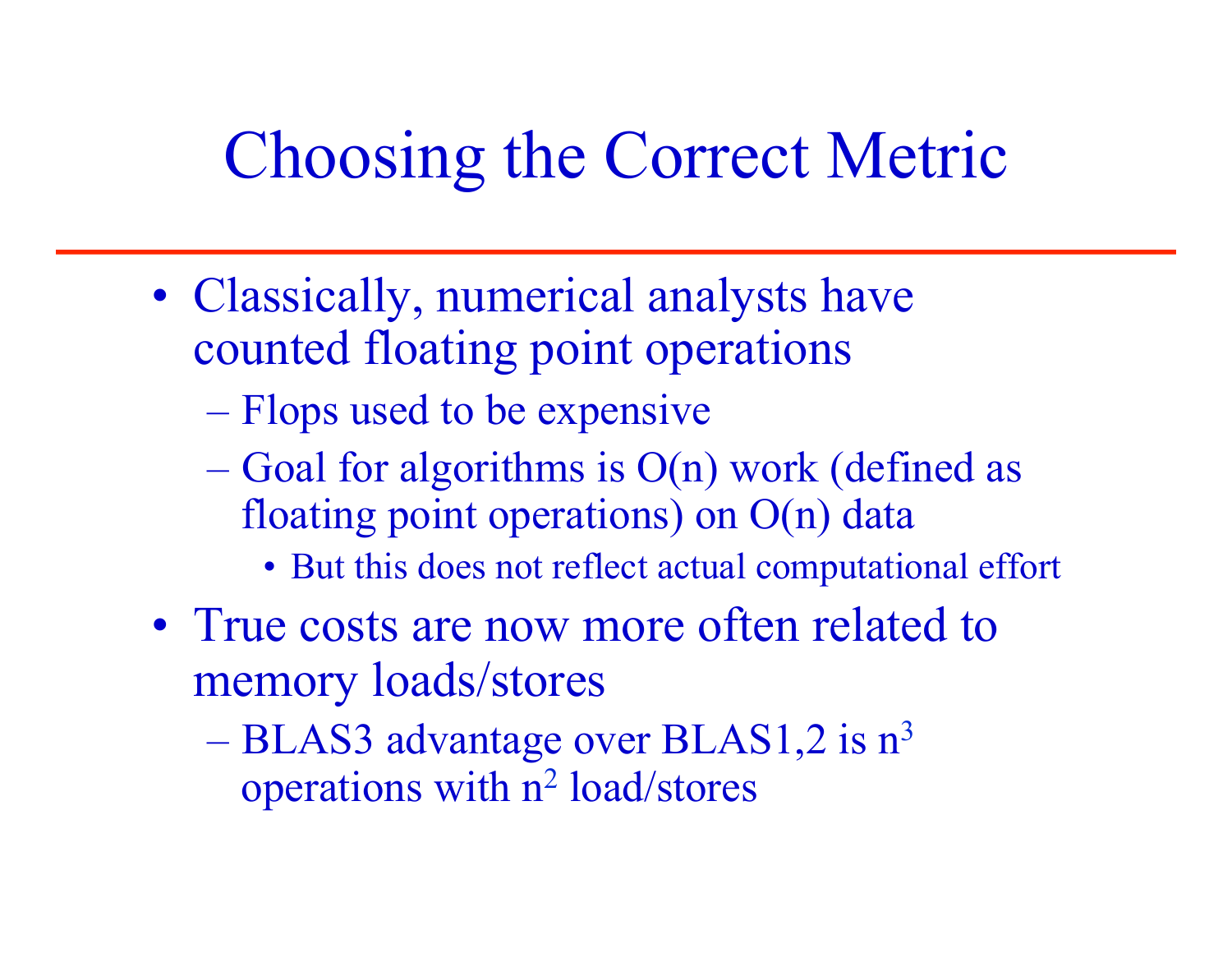### Myth #1

• Parallel computers achieve a low fraction of peak performance

• Reality: True but not because of parallelism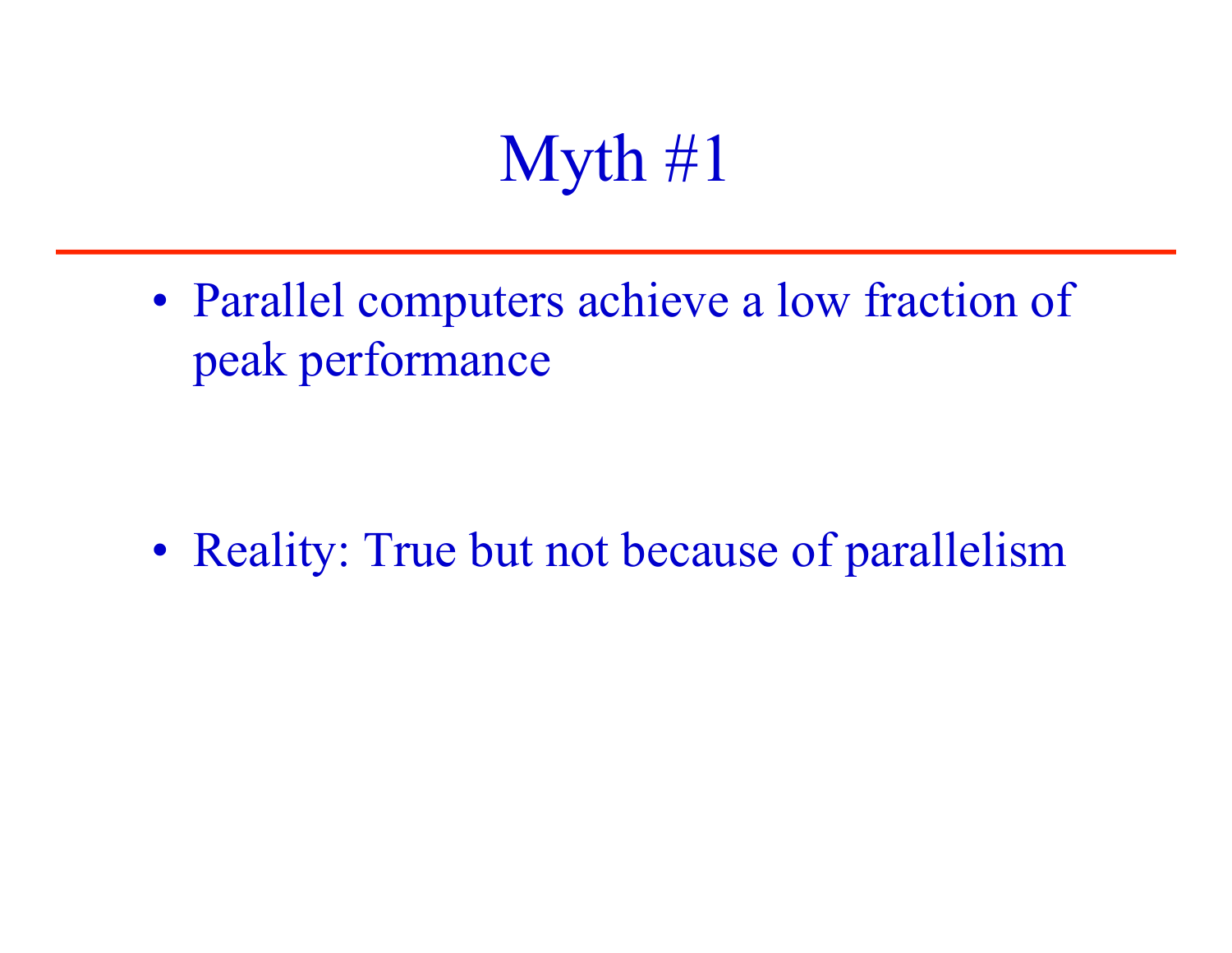### Sparse Matrix-Vector Product

- Common operation for optimal (in floatingpoint operations) solution of linear systems
- Sample code:

```
for row=0,n-1 
m = i[row+1] - i[row]; sum = 0; 
 for k=0,m-1 
     sum += *a++ * x[*j++]; 
 y[i] = sum;
```
• Data structures are a[nnz], j[nnz], i[n],  $x[n]$ ,  $y[n]$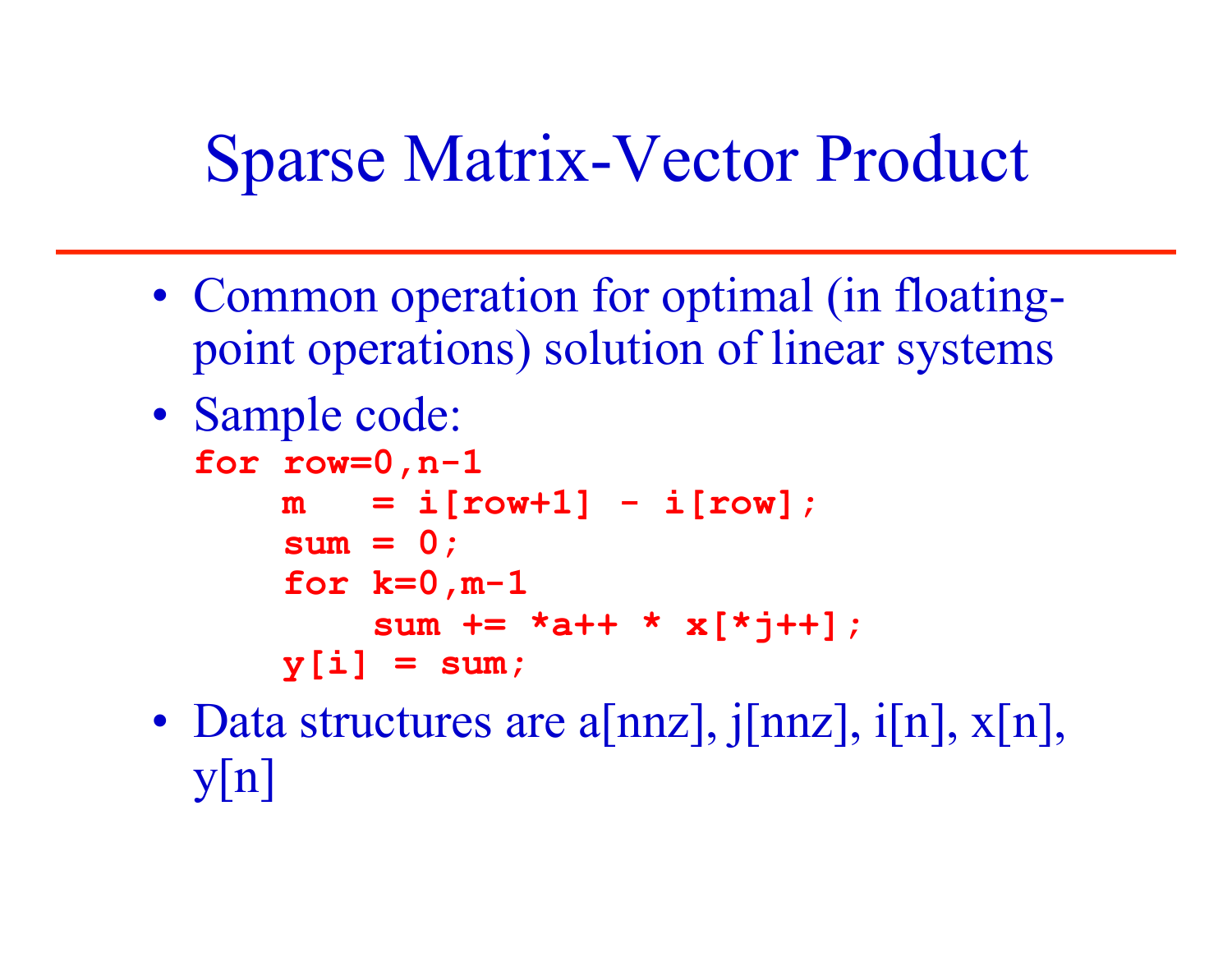### Simple Performance Analysis

- Memory motion:
	- $-$  nnz (sizeof(double) + sizeof(int)) +  $n (2 * size of (double) + size of (int))$
	- Perfect cache (never load same data twice)
- Computation
	- nnz multiply-add (MA)
- Roughly 12 bytes per MA
- Typical WS node can move 1-4 bytes/MA – *Maximum* performance is 8-33% of peak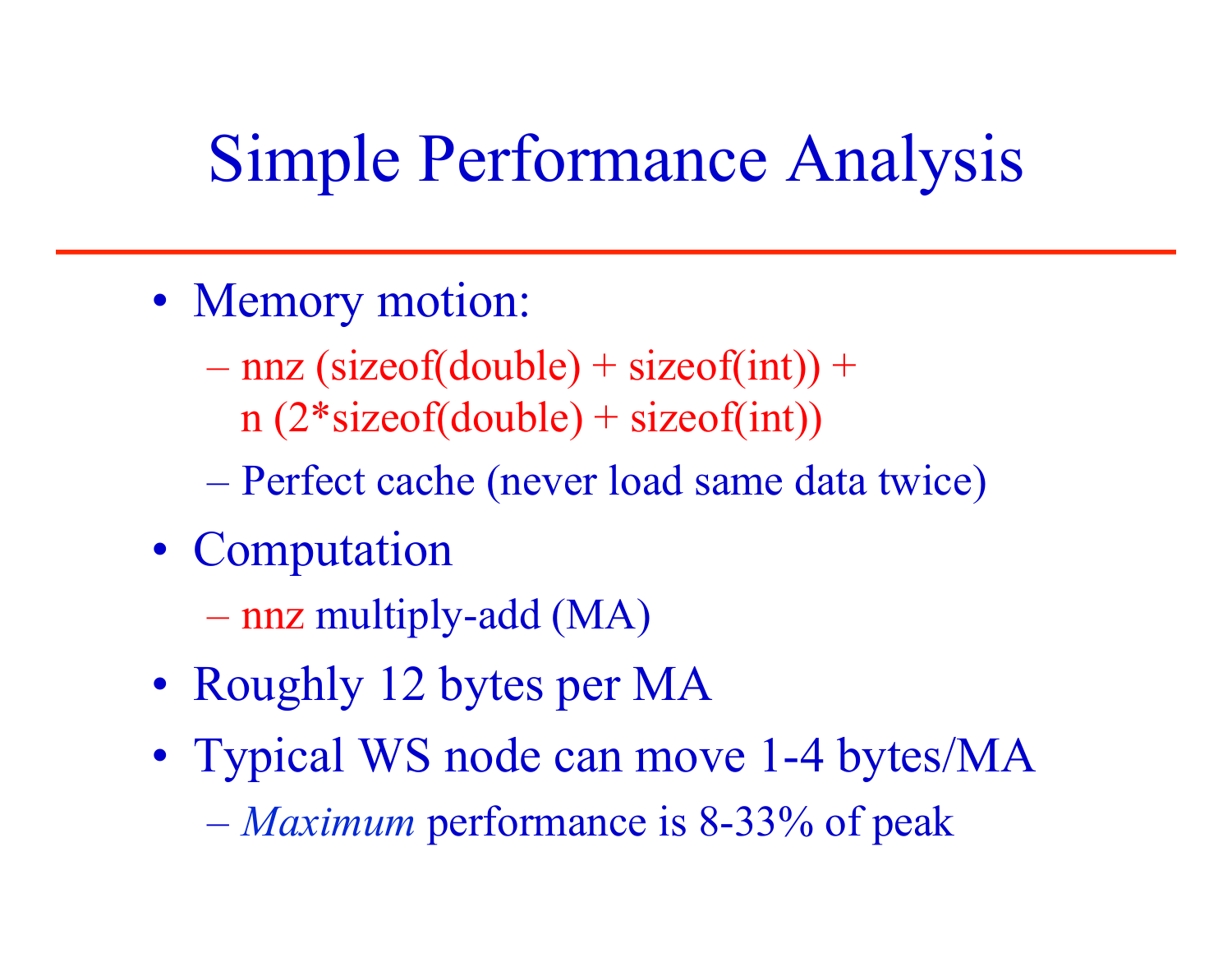#### More Performance Analysis

- Instruction Counts:
	- $-$  nnz (2\*load-double + load-int + mult-add) + n (load-int + store-double)
- Roughly 4 instructions per MA
- Maximum performance is 25% of peak (33% if MA overlaps one load/store)
- Changing matrix data structure (e.g., exploit small block structure) allows reuse of data in register, eliminating some loads (x and j)
- Implementation improvements (tricks) cannot improve on these limits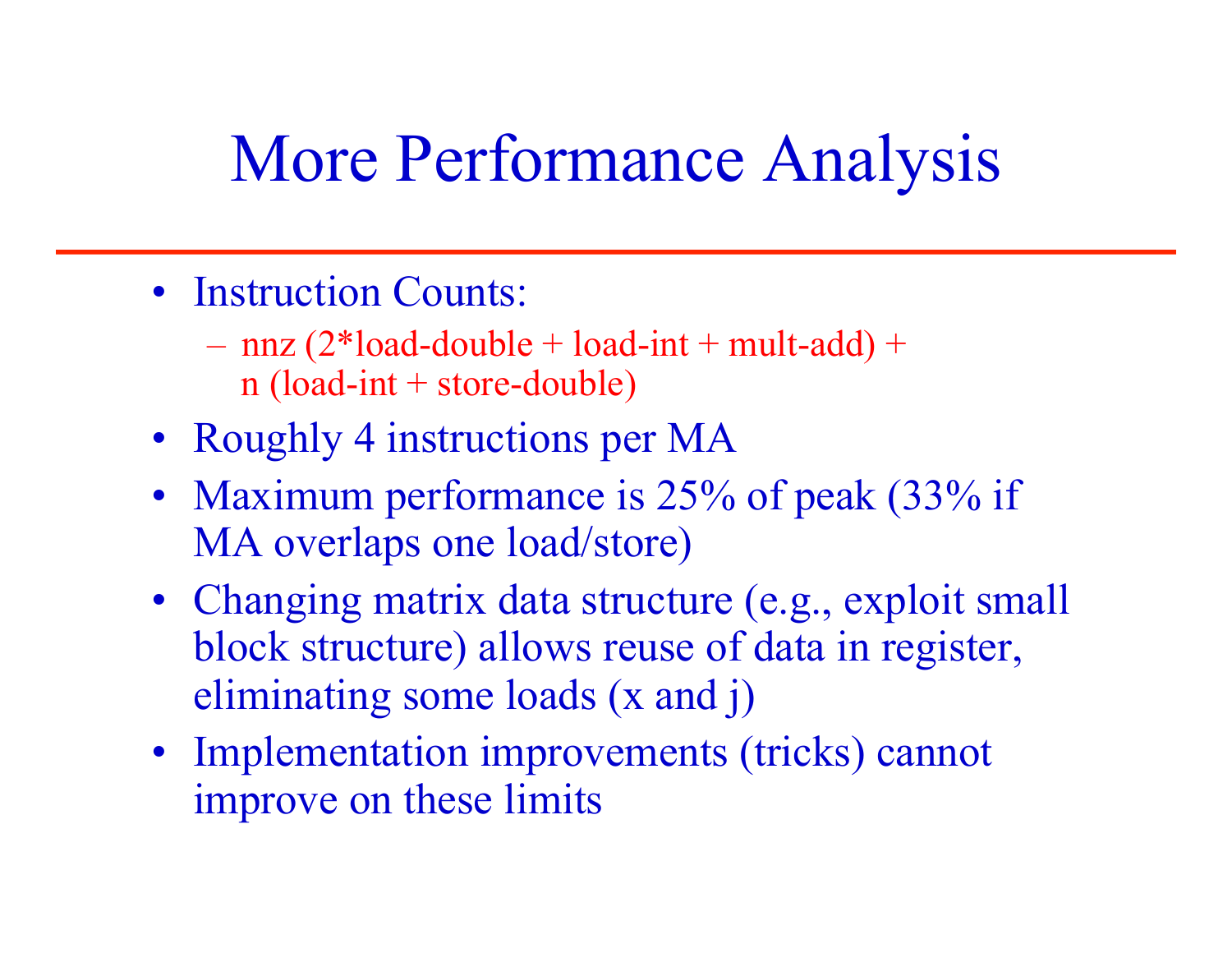#### Realistic Measures of Peak Performance

Sparse Matrix Vector Product

one vector, matrix size, m =  $90,708$ , nonzero entries nz =  $5,047,120$ 

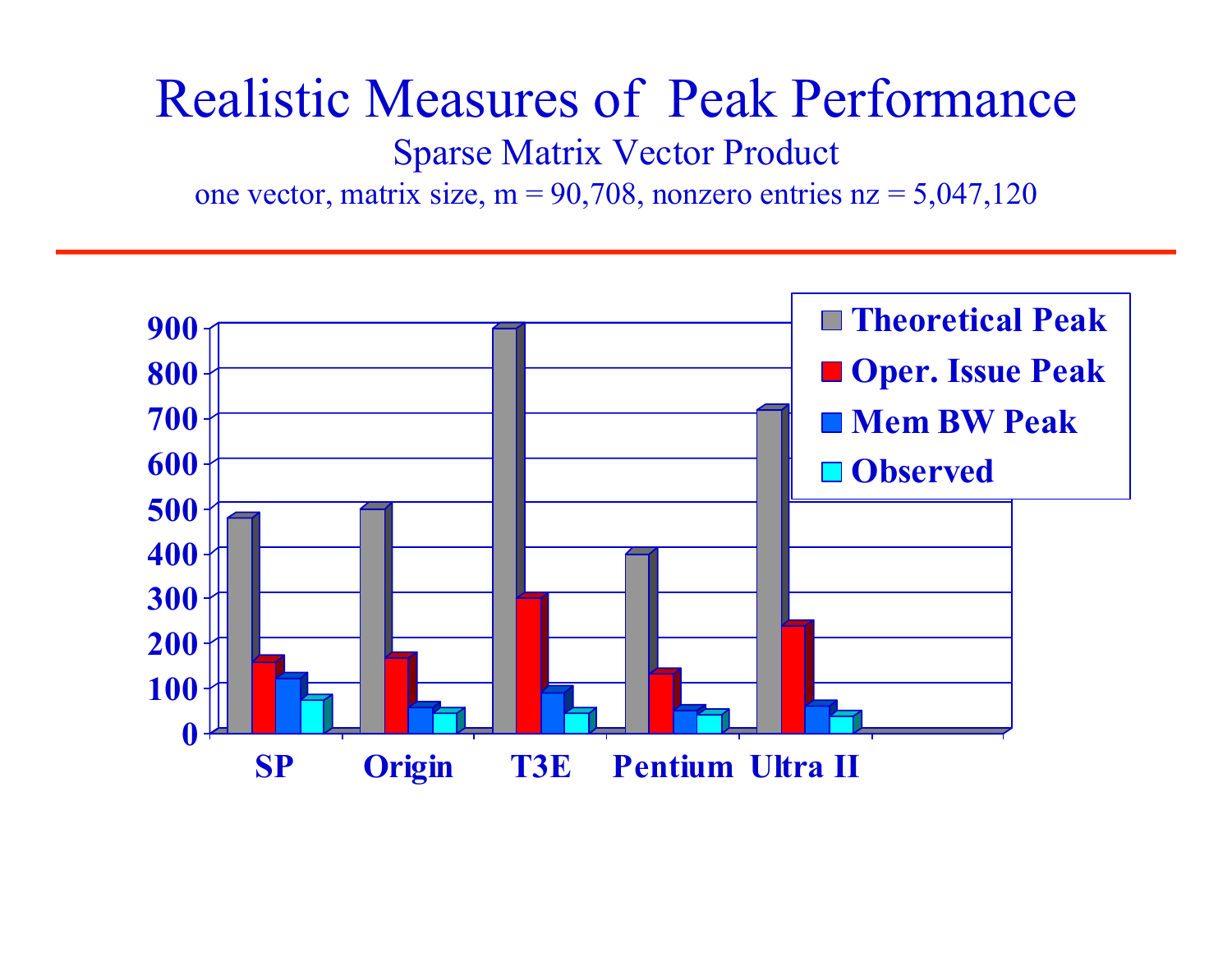#### Experimental Performance

Sparse Matrix Vector Product

one vector, matrix size, m =  $90,708$ , nonzero entries nz =  $5,047,120$ 

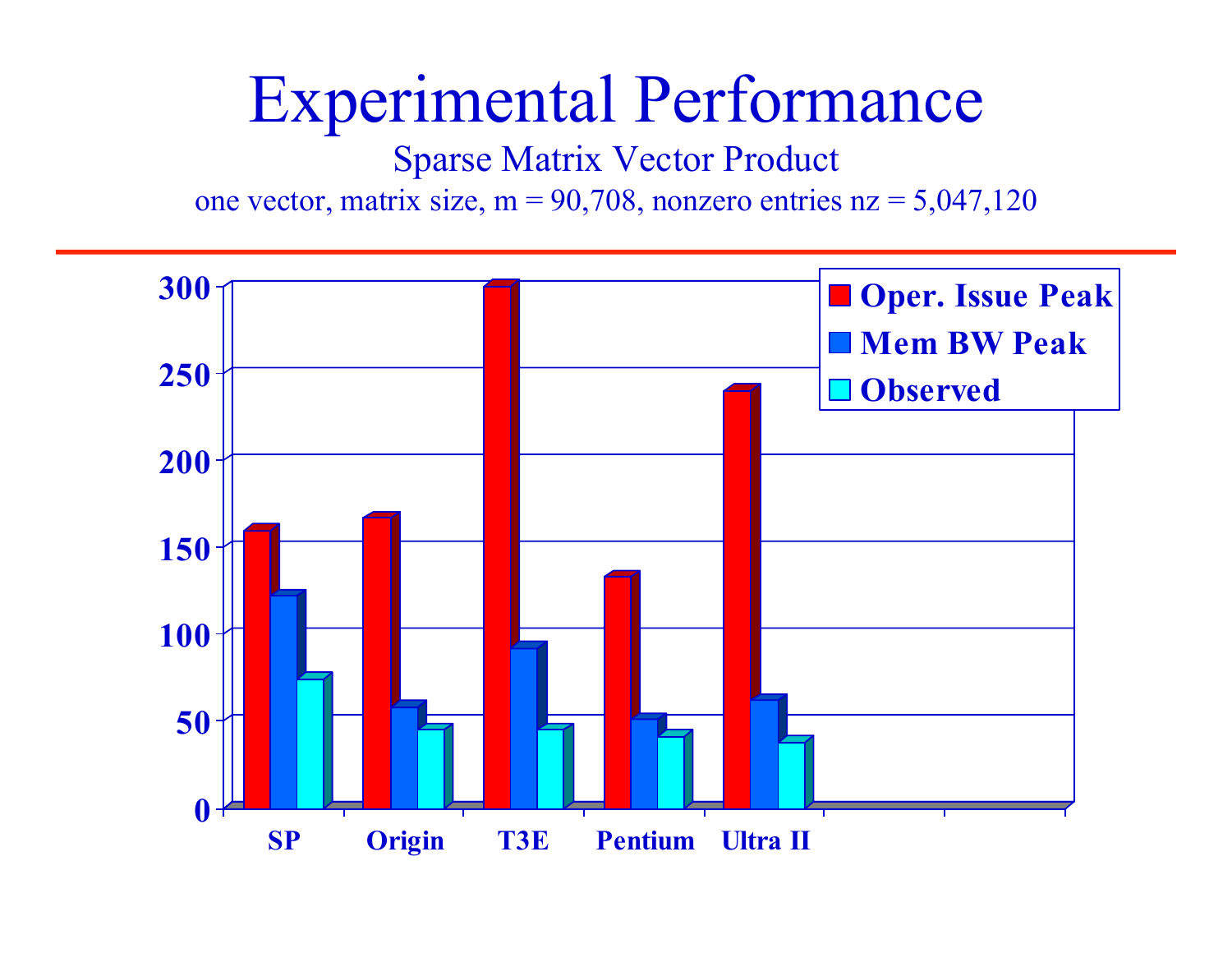#### Parallel Scaling Results on ASCI Red

ONERA M6 Wing Test Case, Tetrahedral grid of 2.8 million vertices (about 11 million unknowns) on up to 3072 ASCI Red Nodes (each with dual Pentium Pro 333 MHz processors)



 $50$ 

512

1024 1536

2048

2560 3072



 $10<sup>1</sup>$ 

 $\cap$ 

512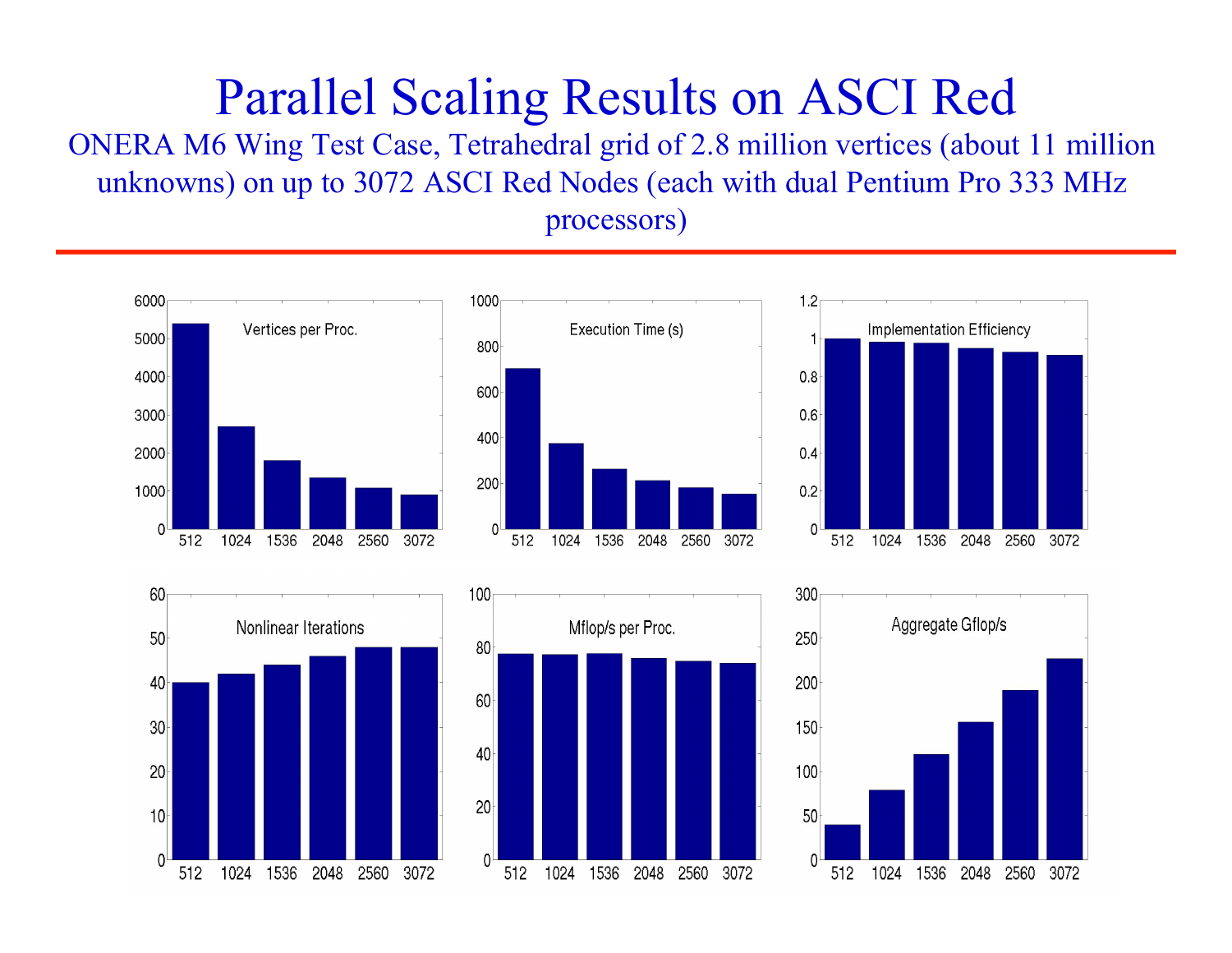#### FLASH Scaling Runs

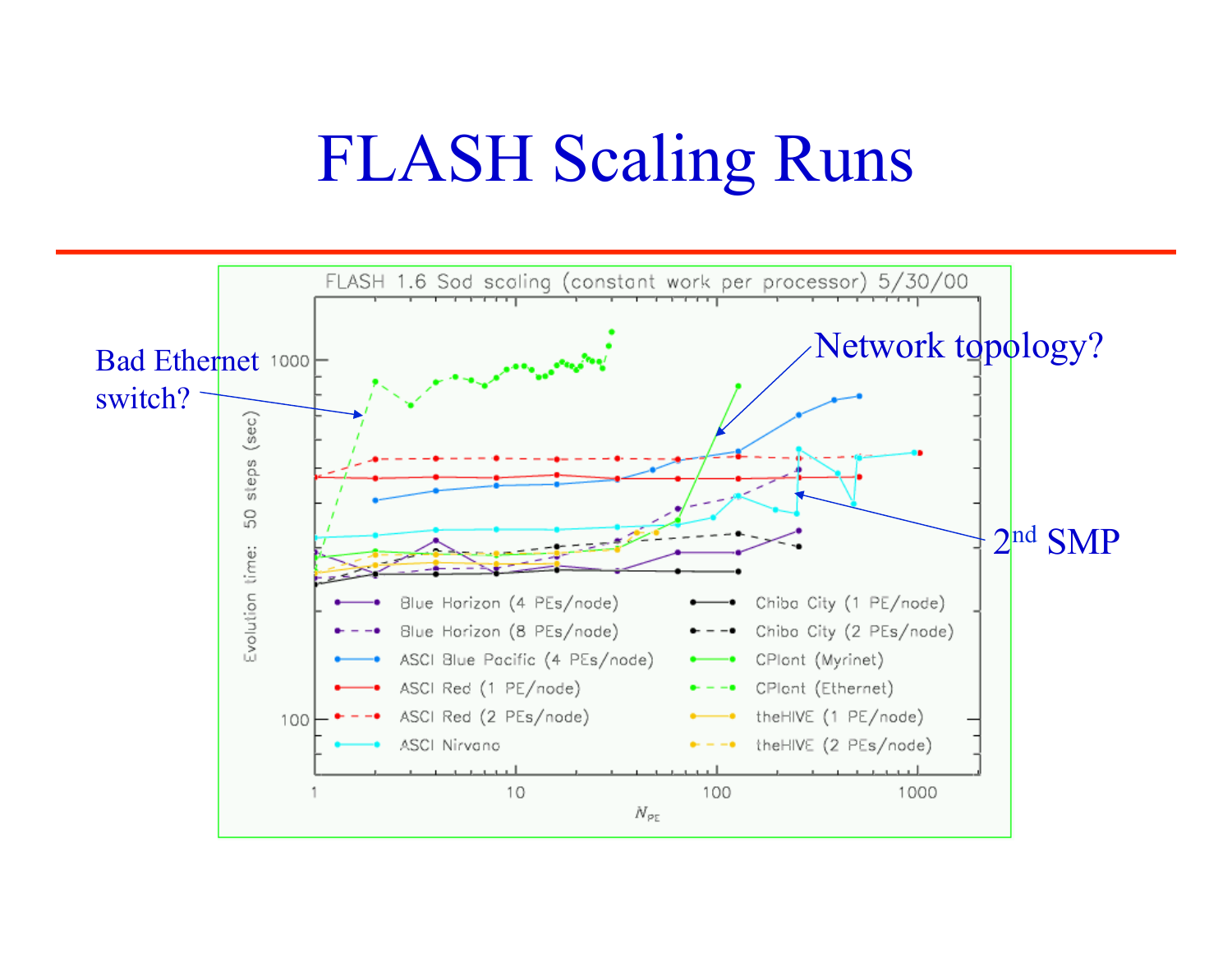### Myth #2

- Parallel computers are hard to program
- Reality: Relative to uni-processors, the difficulty is comparable
	- Even easier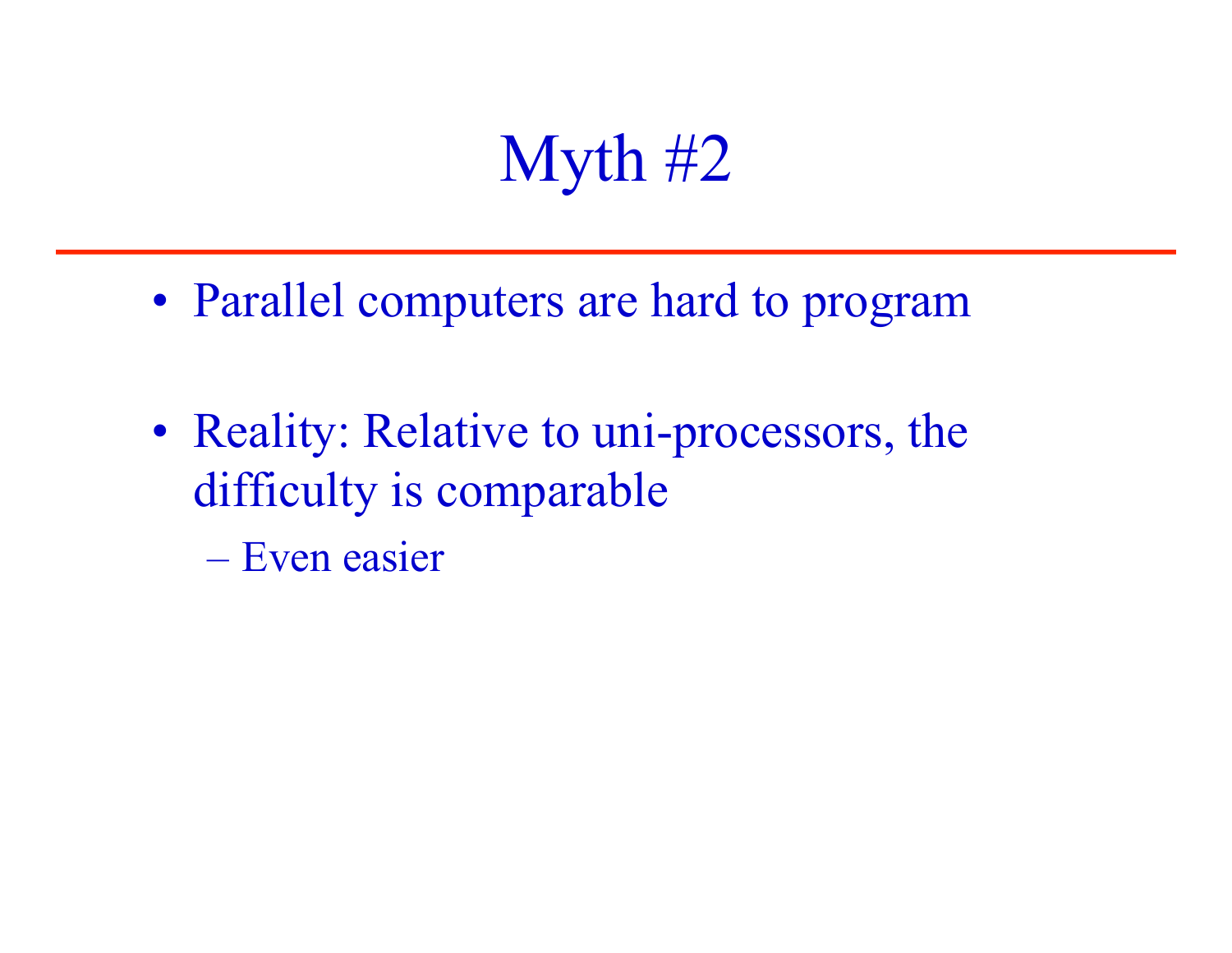Sequential Performance—Time/iteration SP: IBM P2SC ("thin"), 120 MHz, cache: 128 KB data and 32 KB instr Origin: MIPS R10000, 250 MHz, cache 32 KB data/32KB instr/4MB L2 Pentium: Intel Pentium II, 400 MHz, cache: 16KBdata/16KB instr/512 KB L2

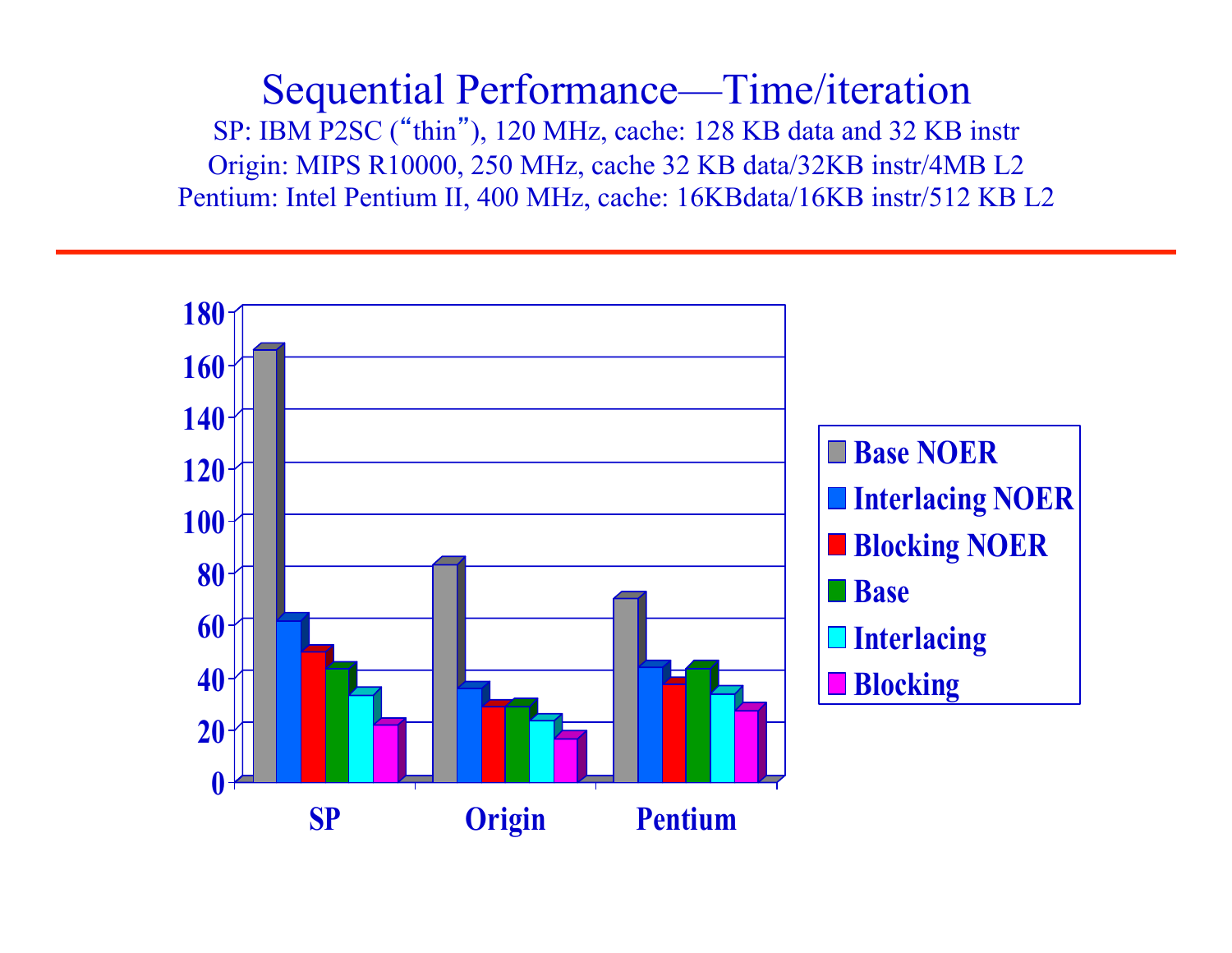### Myth #3

- Shared memory architectures (hardware) will save the day (for software)
- Reality: A system with uniform memory access time *might* save the day, but the laws of physics make that unlikely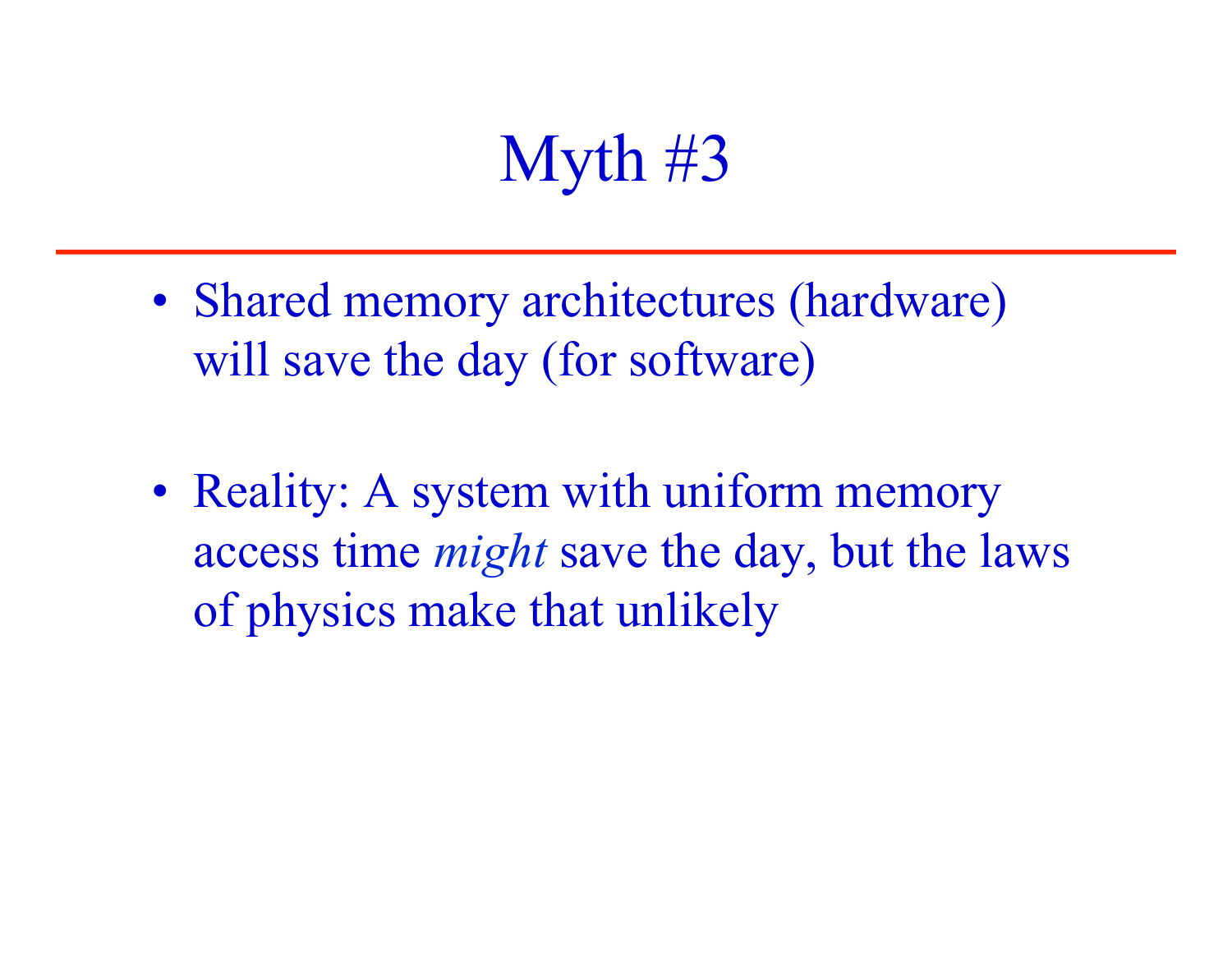#### Hardware Realities

- Performance is determined by memory performance (Well, it is a major contributor)
- Memory system design for performance makes system performance less predictable
- Fast memories *possible*, but
	- Expensive  $(\epsilon)$
	- Large
	- Power hungry
- Programming models and algorithms we develop that don't take these realities into account may be *irrelevant*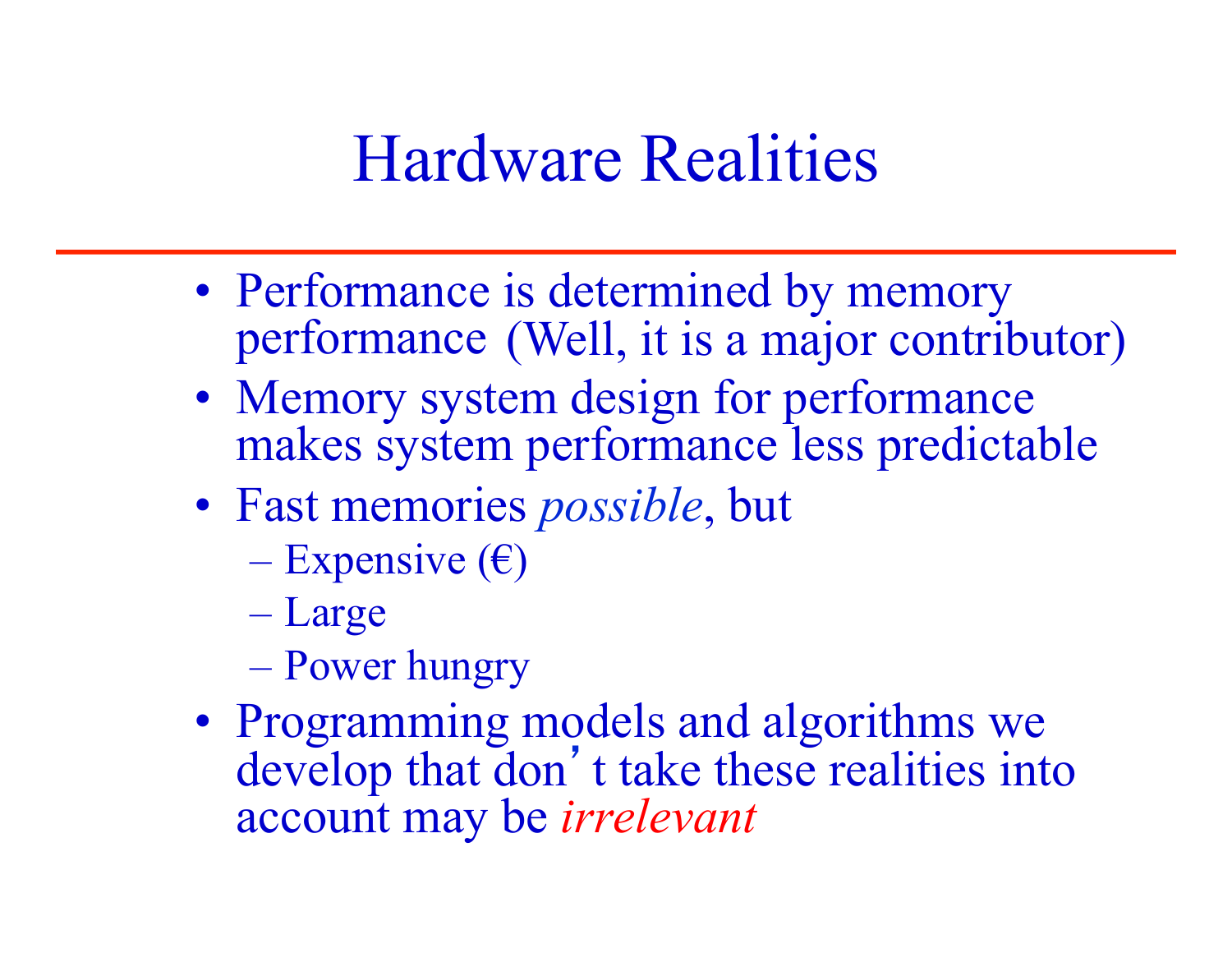### Uniprocessor Memory Performance

• AlphaServer 8200 read latencies (3.33ns) clock)

|     | <b>Memory</b>   | <b>Latency</b> |                | <b>Bandwidth</b>                                |  |
|-----|-----------------|----------------|----------------|-------------------------------------------------|--|
|     | <b>Level</b>    | <b>ns</b>      | cycles         | <b>GB/sec</b>                                   |  |
|     | <b>Cache</b>    | 6.7            | $\overline{2}$ | 4.8                                             |  |
|     | <b>L2 Cache</b> | 20             | 6              | 4.8                                             |  |
|     | <b>L3 Cache</b> | 26             | 8              | 0.96                                            |  |
|     | <b>Main</b>     | 253            | 76             | 1.2                                             |  |
|     | <b>DRAM</b>     | 60             | 18             | $.03 - .1$                                      |  |
| sec |                 |                |                | Note that $a[i] = b[i] * c[i]$ requires 7.2 GB/ |  |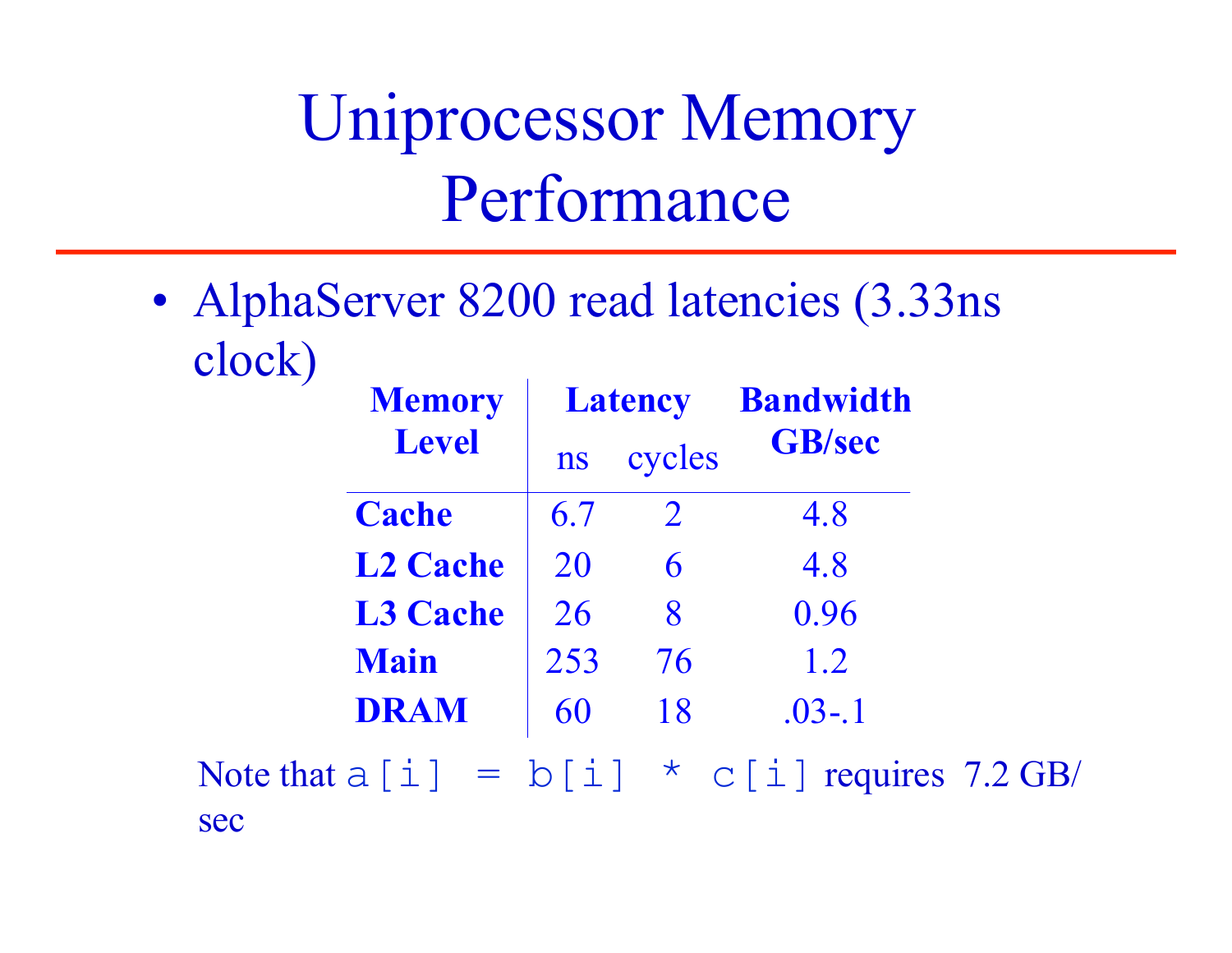## Parallel Processor Memory Performance

• Average read latency

| <b>CPUs</b><br><b>MHz</b> | <b>AlphaServer</b><br>300 |        | Origin2000<br>195 |        | More recent<br>measurements:                 |
|---------------------------|---------------------------|--------|-------------------|--------|----------------------------------------------|
|                           | ns                        | cycles | ns                | cycles | 21264 (500MHz): 82                           |
| 1                         | 176                       | 53     |                   |        | cycles just to L2                            |
| $\overline{2}$            | 190                       | 57     | 313               | 61     |                                              |
| $\overline{\mathbf{4}}$   | 220                       | 66     | 405               | 79     | <b>SGI 02000</b>                             |
| 8                         | 299                       | 117    | 528               | 103    | (300MHz) 101                                 |
| 16                        |                           |        | 641               | 125    | cycles to L2                                 |
| 32                        |                           |        | 710               | 138    |                                              |
| 64                        |                           |        | 796               | 155    |                                              |
| 128                       |                           |        | 903               | 176    |                                              |
|                           |                           |        |                   |        | and worse (cluster and cluster-like scalable |

and choice-like scalable systems)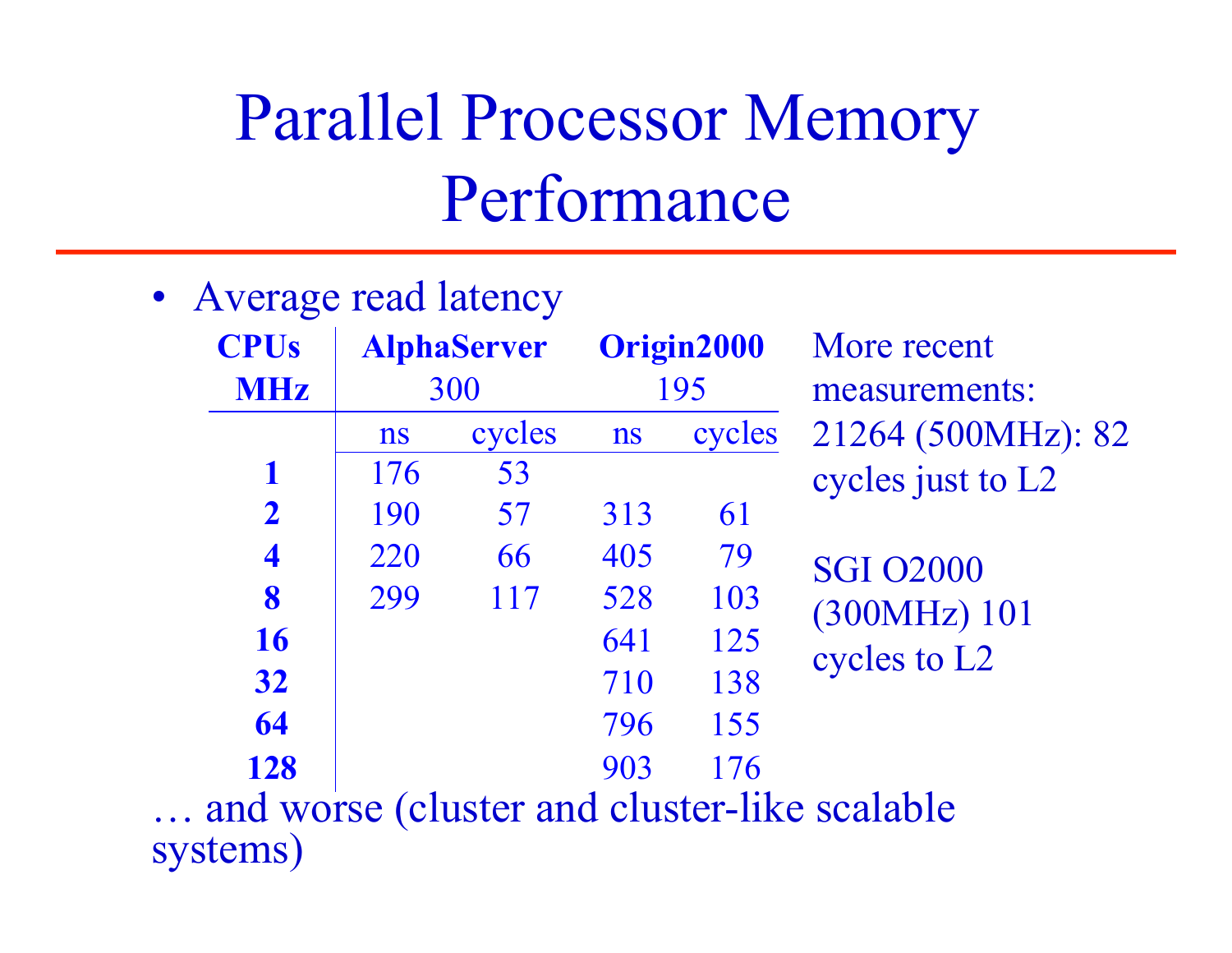# Massively Parallel Computing and Performance

- Poor *per processor performance* (relative to peak) is a common argument *against* massively parallel computing
	- Just get better performance and massively parallel computing isn't necessary
- The *source* of poor per processor performance is the difficulty of making effective use of the memory system. This problem only gets worse in parallel systems

– But complexity of problem argues that a common solution must be found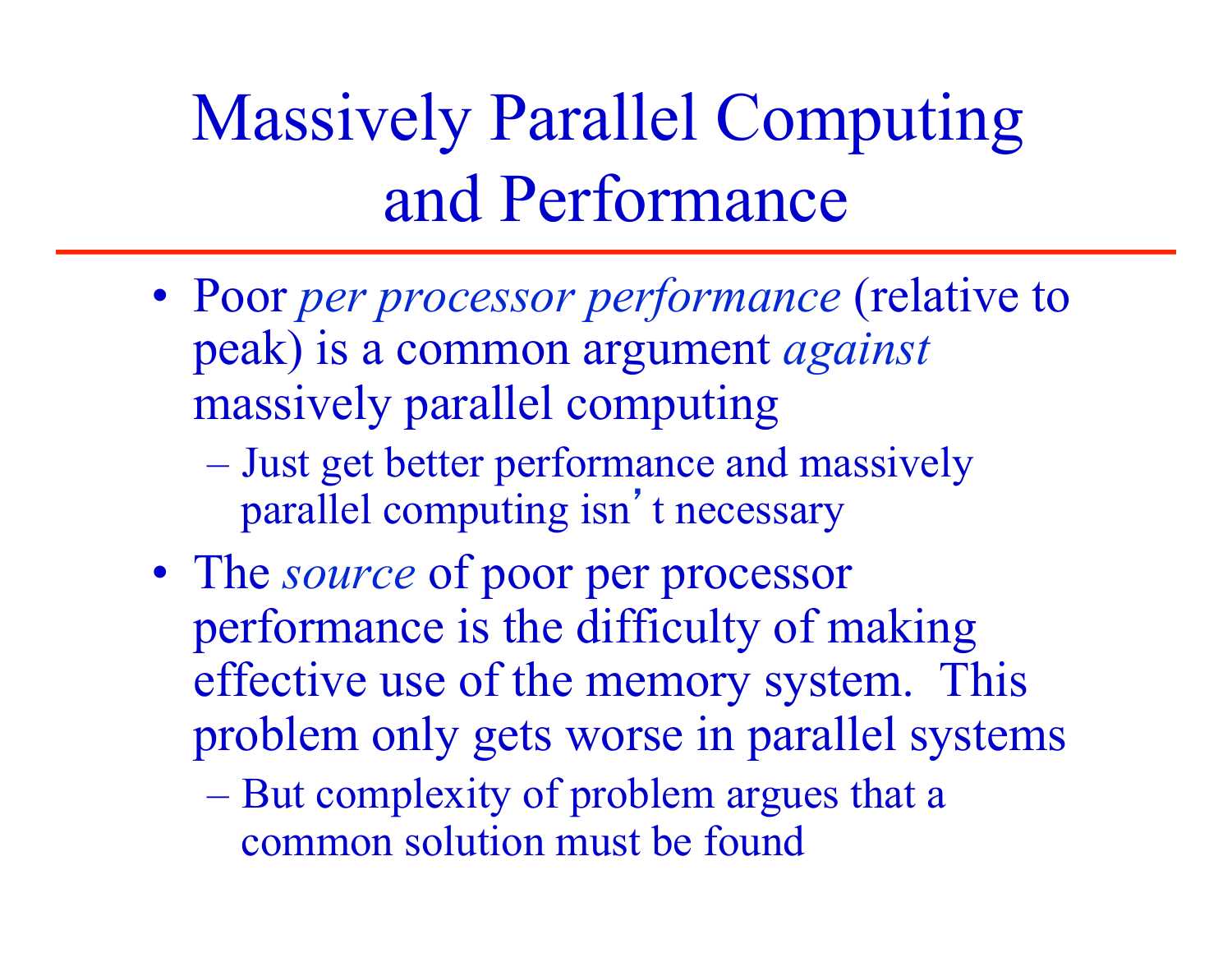### Other Myths

- Compilers will solve the parallel programming problem
	- Pro: no new algorithms needed
	- Con: compilers still can't handle dense matrix-matrix multiply
- SMPs and shared memory will make performance programming easier
	- 1998 Gordon Bell Prize winners were uniprocessors; 3 of 4 winners in 1999 were uniprocessors
	- MPI remains the most effective programming model for managing data placement, locality, and access (Eeek!)
- Multithreaded architectures will save the day
	- Large latencies require enormous numbers of threads
- *Denial is not a solution*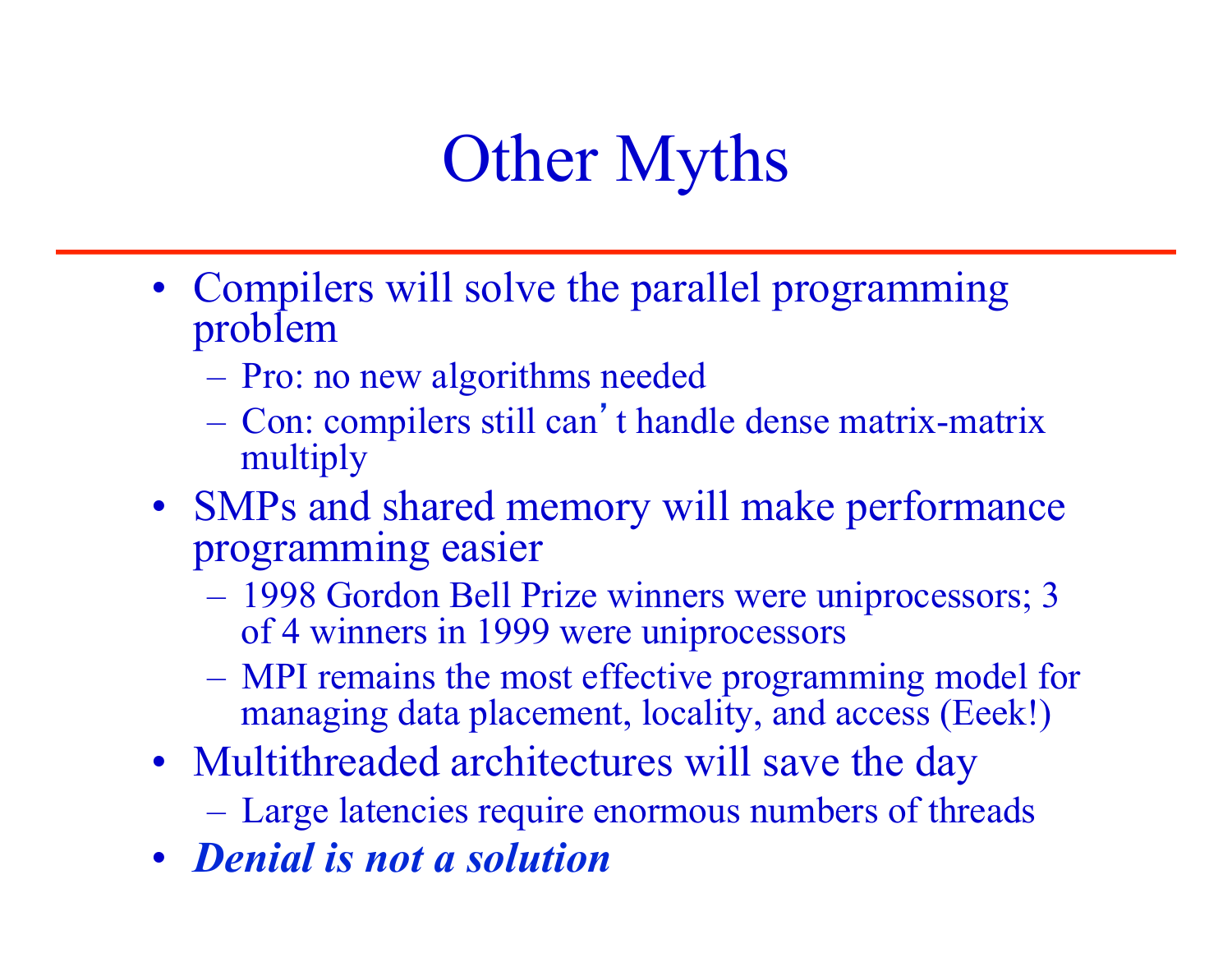#### Hope for the Future

- New Algorithmic Directions
	- Match directions in memory heirarchies
- New Computing Systems
	- Bring back (affordable) memory bandwidth
		- Then we can complain about latency
	- Exotic solutions
		- Exotic + small benefit = **dead**
- Mixed Memory-Model Systems
	- Augment commodity nodes with smart memory